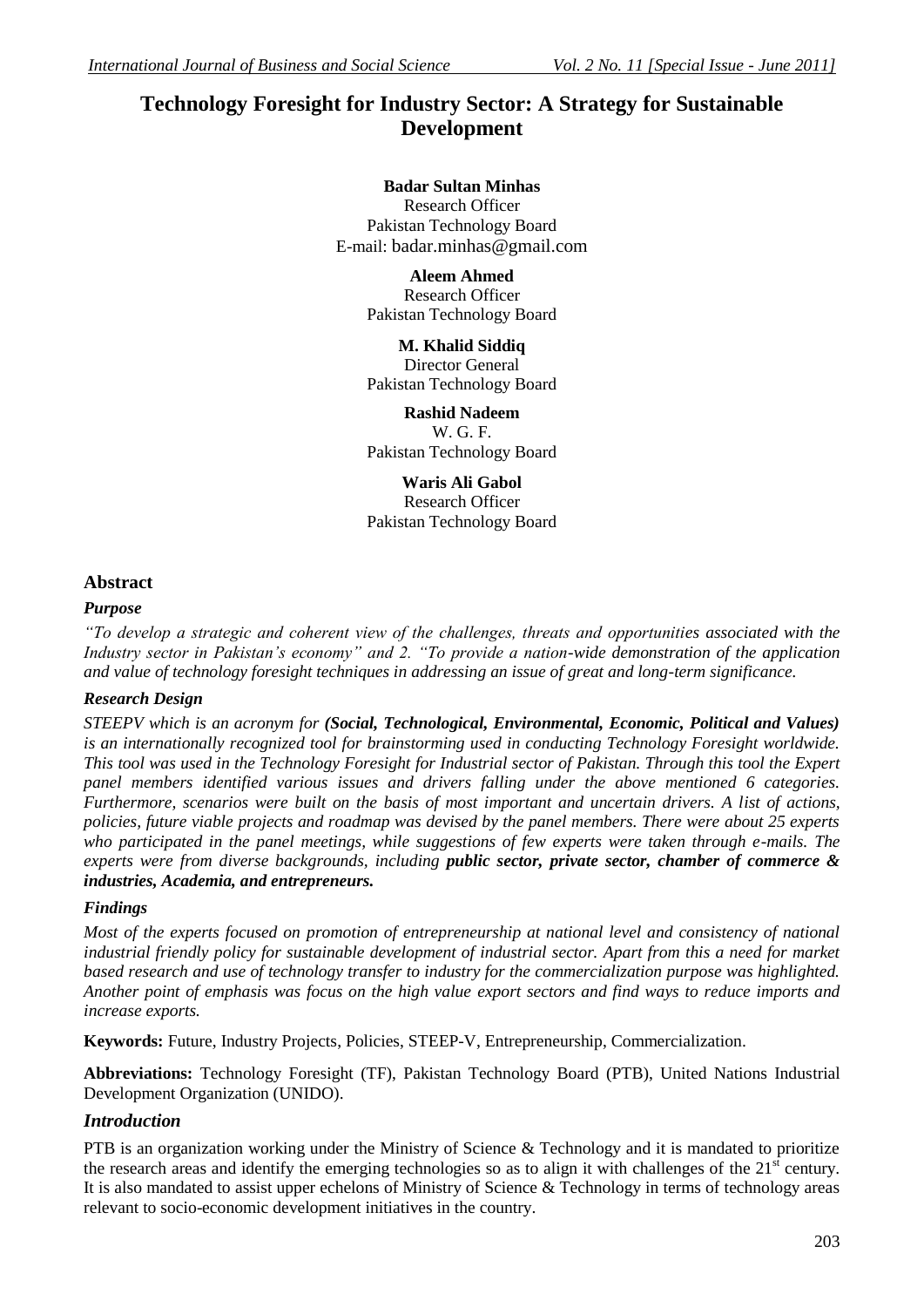### *The Special Issue on Humanities and Social Science © Centre for Promoting Ideas, USA www.ijbssnet.com*

Pakistan Technology Board is expected to forecast world markets and technologies of strategic importance essential for industrial growth and achieving a competitive advantage in the global markets. Setting-up of joint ventures with Multinationals for manufacturing and overseas marketing is another mandate of PTB. Based on a study by Minhas (2009), Industry was highlighted as one of the most priority area by all the experts requested to participate in Delphi for prioritizing the area/sector that can play pivotal role in socio-economic development of society. The expert panel was formed in industry sector and the members through various deliberation and brainstorming sessions looked at three different time periods of planning, which are long range policy planning, medium term policy planning and short term policy planning.

## *Literature Review*

Pakistan and South-East Asian economies shared a very similar per capita income during the 1960's. In fact, Pakistan was leading the South-East Asian countries both in the industrialization process and exports of manufactured goods. The way South-East Asian countries managed the transition from developing economy to industrialized economy can be a guide line for the Pakistan's industrial sector. Pakistan's industrial policy mainly has its focus on an import-substitution strategy. Similarly, all types of restrictions on exports have also been removed. Pakistan has adopted a market-based exchange rate system which reduces the anti export bias. A more liberal world trading system would dictate changes in the industrial sector priorities for which a clear long-run vision is needed. **[Kemal, 2002]** It is important that we encourage investment in the industries capable of exploiting dynamic comparative advantage so as to broaden our industrial base. Experience of Asian economies including Japan, Korea, and Singapore, show that targeted intervention by the government along with sound public-private partnership are instrumental in fostering a wide range of new industries that can compete effectively in the global marketplace. Accordingly, industrial diversification policies may be designed in close consultation with the private sector.

Pakistan's major industry is Textile industry. About 80% of the textile production is export oriented. However, a number of imported raw material is being used in our textile industry. The need is to ensure imported raw material to all segments of textile industry at a competitive price**. [Musleh ud din, 1999].** The need is also to strengthen the human resource skills. It is important to develop appropriate steps to encourage innovation and entrepreneurship in our industrial sector. This would involve a close cooperation between government departments, universities, Ministry of Science & Technology, Higher Education Commission and the private sector**.** Technological up gradation needs to be considered for the industrial sector of Pakistan. Technology transfer and Technology diffusion play an important role improving technological capability. **[Technology based Industrial vision and strategy for Pakistan's Socio-Economic Development, 2003]**

The Domestic Resource Cost estimates for manufacturing sector for 1990-91 reveal that efficiency levels varied rather sharply across different manufacturing industries **[Kemal** *et. al***. (1994)].** There are certain industries which have been so efficient that domestic resources are only a fraction of their value added while, on the other, some have proved to be so inefficient that they not only wasted labor, capital and non-traded inputs, but their material costs also exceed the value of output.

## *Methodology*

#### **Brainstorming (STEEPV)**

Standard method of STEEP-V **(Unido Manual, 2006)** was used by TF project team for the brainstorming sessions in which experts from public sector, academia, industry/private sector and civil organizations representatives participated (UNIDO Manual, 2006). The number of experts participating in all the 5 meetings were about 25, with few others being involved through e-mails. The minutes of meetings were communicated to all members through online groups. The focus was kept on the fact that all stakeholders are represented in the panel meetings so as to develop an action plan which is owned by all the relevant segments of society.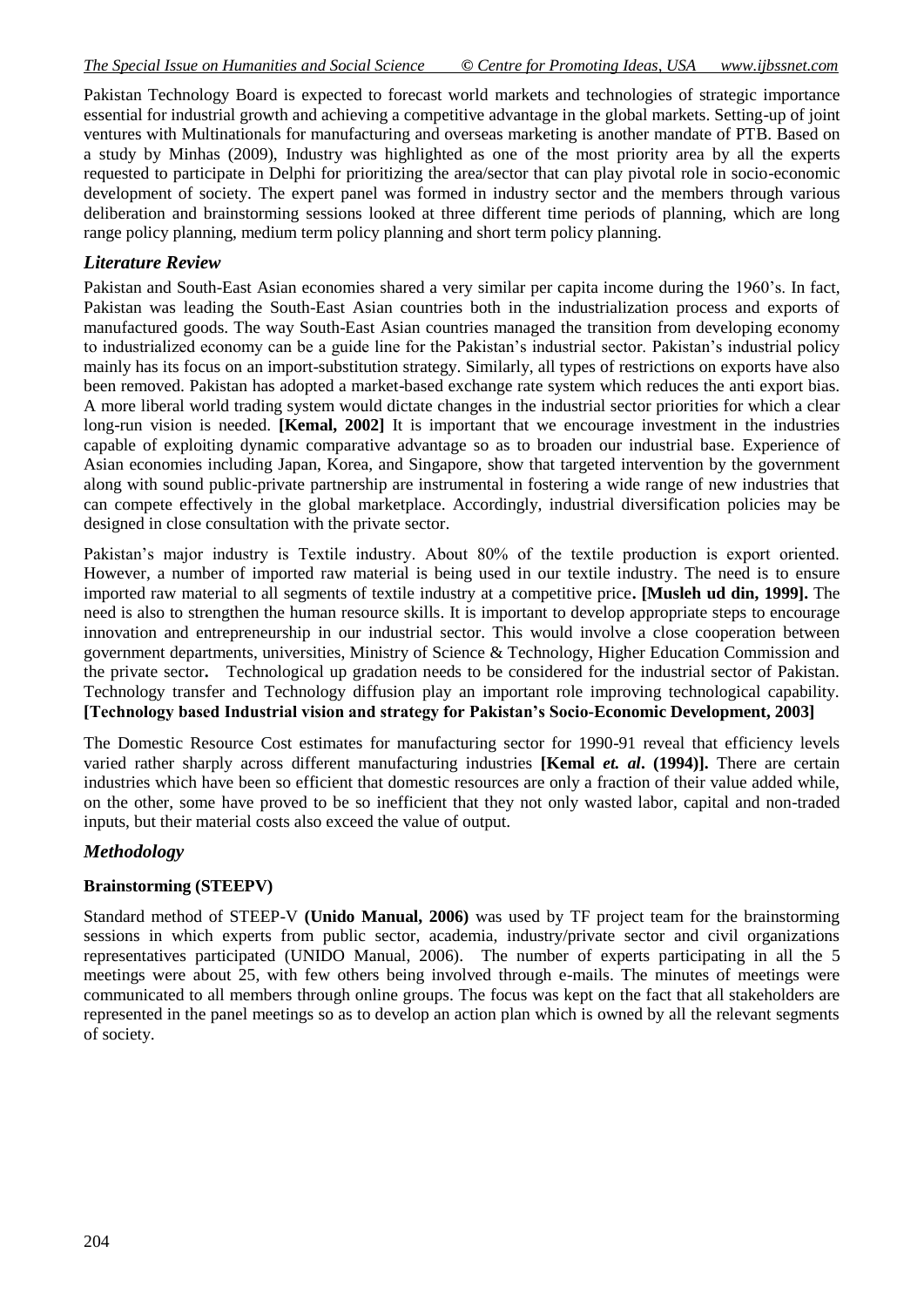| <b>Social</b>            | <b>Technology</b>       | <b>Environmental</b>                      | <b>Economical</b>      | <b>Political</b>        | <b>Values</b>            |
|--------------------------|-------------------------|-------------------------------------------|------------------------|-------------------------|--------------------------|
| Lack of<br>1.            | Nano-<br>1.             | <b>HRD</b><br>1.                          | 1.<br>Banking          | 1.<br>Consistency of    | Lack of                  |
| entrepreneurship.        | technology.             | Skill/<br>2.                              | (Interest rate issues) | policy.                 | commercialization        |
| Lack of                  | 2.<br><b>MEMS</b>       | Technical                                 | 2.<br>Competition      | Publicity &<br>2.       | Media role in<br>2.      |
| awareness of             | 3.<br>Shorter life-     | oriented basic                            | lacking.               | Ownership of Pakistan   | S & T                    |
| Technology.              | span of                 | education system.                         | 3.<br>Lack of          | Products.               | 3.<br>Transparency       |
| Urbanization.<br>3.      | Technology.             | Lack of<br>3.                             | appropriate funding.   | 3.<br>Lack of           | 4.<br><b>Bureaucracy</b> |
| Lack of<br>4.            | Lack of<br>4.           | local standards/                          | Registration<br>4.     | leadership              | 5.<br><b>IPR</b>         |
| collaboration            | pilot plant             | certifications.                           | of innovation (D.B.)   | Enforcement of<br>4.    | б.<br>National pride     |
| between Industry/        | facilities              | Trend<br>4.                               | Indigenization<br>5.   | international standards | 7.<br>Multidimensio      |
| Academia                 | Global R $&$<br>5.      | awareness                                 | of international       | 5.<br>Promotion of      | nal quality              |
| Women<br>5.              | D Database.             | <b>Brand</b><br>.5.                       | standards.             | quality products.       | assurance                |
| empowerment              | Indigenous<br>6.        | loyalty                                   | Public<br>6.           | 6.<br>Rejuvenate        | 8.<br>Lack of            |
| <b>Brain Drain</b><br>6. | Technology              | Environme<br>6.                           | demand                 | <b>TEVTA</b>            | professional ethics      |
| Poor<br>7.               | encouragement.          | nt Quality                                | <b>OEM</b><br>7.       | Industry needs          | 9.<br>Made in            |
| management               | Solar<br>7.             | Standards.                                | Inflation<br>8.        | analysis w. r. t Ph.D   | Pakistan slogan          |
|                          | Technology              | Public<br>$7_{\scriptscriptstyle{\circ}}$ | R & D<br>9.            | funding.                | 10.<br>Reliability       |
|                          | Promotion.              | awareness                                 | incentives from        | 8.<br>Same rules for    | 11. Corporate            |
|                          | 8.<br>Automation        | through                                   | C.C.I.                 | all                     | Social                   |
|                          | by digital houses.      | Seminars.                                 | <b>PPF</b><br>10.      | 9.<br>Lack of ideology  | Responsibility           |
|                          | 9.<br>Data              | Public-<br>8.                             | Taxation<br>11.        | 10.<br>Portray success  |                          |
|                          | Mining                  | private                                   | incentives in PPF      | & hope.                 |                          |
|                          | Energy<br>10.           | partnerships                              |                        | 11. Local industry      |                          |
|                          | efficient               | Unfavorabl<br>$\mathbf{Q}_{\perp}$        |                        | friendly policy.        |                          |
|                          | Products.               | e circumstances                           |                        |                         |                          |
|                          | Star Rating.<br>11.     | in Pakistan.                              |                        |                         |                          |
|                          | Lack of<br>12.          |                                           |                        |                         |                          |
|                          | <b>Applied Research</b> |                                           |                        |                         |                          |

#### **STEEPV: Brain Storming for Identifying Issues and Drivers**

### **Outputs of STEEPV Brainstorming (Most Important Drivers/Issues)**

| Lack of<br>entrepreneurship<br>Brain Drain<br>Poor<br>3.<br>management<br>Industry/<br>Academy<br>linkages. | Focus on<br>Emerging<br>technologies<br>Lack of<br>2.<br>appropriate<br>research.<br>Pilot plant<br>3.<br>facility to R $\&$<br>D.<br>Access to global<br>R & D database. | Skill/<br>Technical oriented<br>basic education<br>system.<br>Environment<br>quality standards.<br><b>HRD</b><br>3.<br>Public awareness | Easy access<br>to capital<br>$\bullet$ Govt.<br>funding<br>$\bullet$ Capital<br>issues<br>• Banking<br><b>PPF</b><br>$\mathcal{D}$<br><b>Taxation</b><br>incentives | Consistency<br>of policy.<br>Leadership<br>Ownership<br>3.<br>Transparency<br>4.<br>Local industry<br>friendly policy | Ethics<br>Commerci<br>2.<br>alization<br><b>IPR</b> |
|-------------------------------------------------------------------------------------------------------------|---------------------------------------------------------------------------------------------------------------------------------------------------------------------------|-----------------------------------------------------------------------------------------------------------------------------------------|---------------------------------------------------------------------------------------------------------------------------------------------------------------------|-----------------------------------------------------------------------------------------------------------------------|-----------------------------------------------------|
|-------------------------------------------------------------------------------------------------------------|---------------------------------------------------------------------------------------------------------------------------------------------------------------------------|-----------------------------------------------------------------------------------------------------------------------------------------|---------------------------------------------------------------------------------------------------------------------------------------------------------------------|-----------------------------------------------------------------------------------------------------------------------|-----------------------------------------------------|

#### **STEEPV Voting – Importance**

The members after having a very productive brainstorming session were asked to achieve a consensus on the identification of the top 7 drivers based on their importance for the industrial sector development of Pakistan. Various suggestions were recorded and very positive comments were observed during this session.

## **Identification of top 7 drivers based on Importance**

- 1. Need based technical education
- 2. Promotion of entrepreneurship at national level
- 3. Market based research & development for commercialization
- 4. Consistency of national industrial friendly policy
- 5. Professional ethics
- 6. Business growth friendly financing system
- 7. Awareness and application of quality systems and standards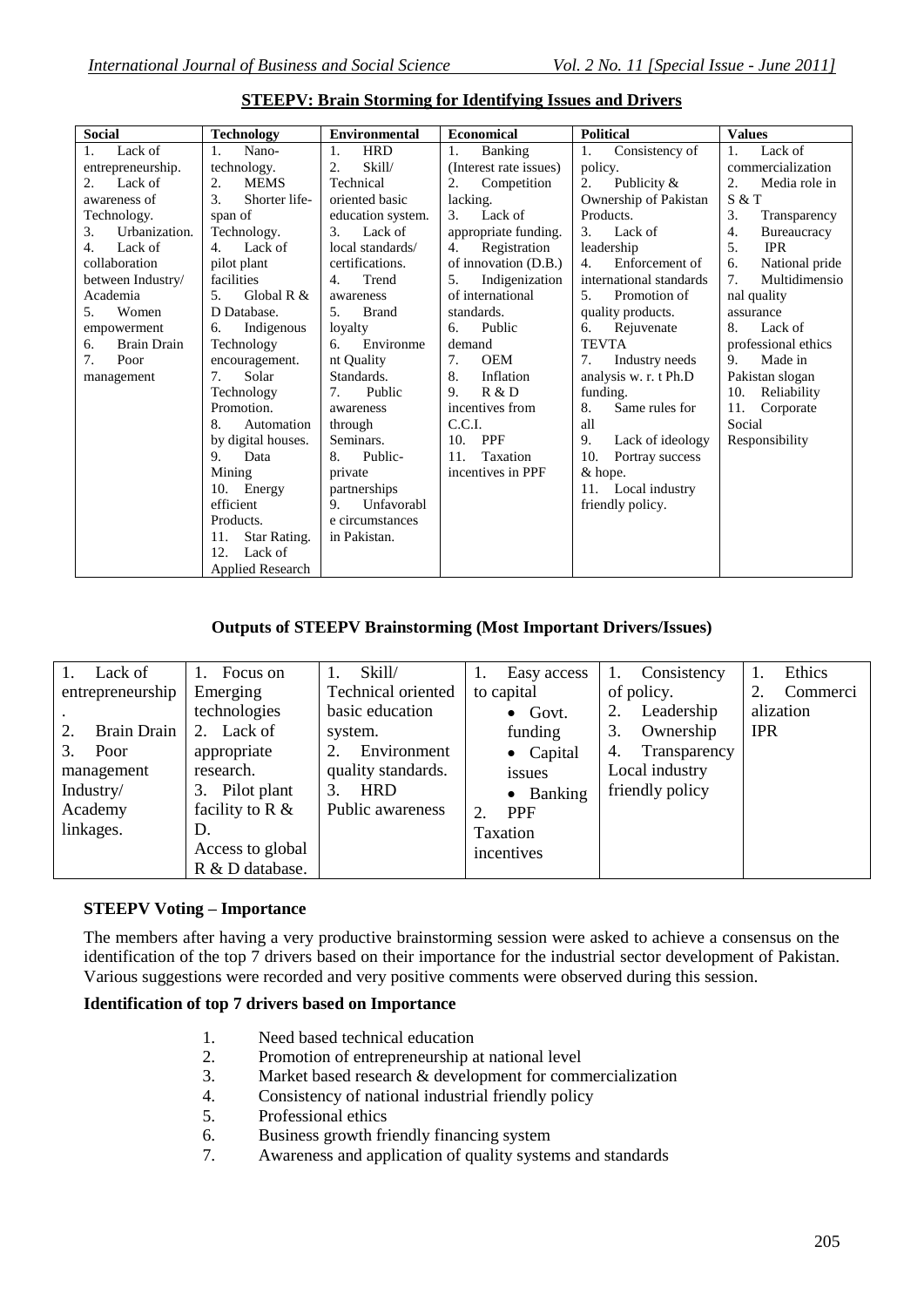#### **Result of Voting for the identification of top two important and uncertain issues/drivers**

After a very healthy brainstorming session, the members voted to identify 2 most important and uncertain drivers for the development of scenarios using the 2\*2 matrix.

|    | <b>List of Issues and Drivers</b>                          | <b>No. of Votes</b> |
|----|------------------------------------------------------------|---------------------|
| a) | Need based technical education                             |                     |
| b) | Promotion of entrepreneurship at national level            |                     |
| C) | Market based research & development for commercialization  |                     |
| d) | Consistency of national industrial friendly policy         |                     |
| e) | Professional ethics                                        |                     |
| f) | Business growth friendly financing system                  |                     |
| g) | Awareness and application of quality systems and standards |                     |

The results of voting suggest that the drivers which are thought to be most important and uncertain for the industrial sector development by the year 2020-2025 are;

#### **a) Promotion of entrepreneurship at national level**

**b) Consistency of national industrial friendly policy** 

#### **SCENARIOS**

#### **Development of 2\*2 Matrix Scenario**

Promotion of Entrepreneurship at national level



Lack of promotion of entrepreneurship at national level

#### **Description of scenarios**

Through following a STEEPV process, four alternative scenarios were developed on our industrial sector development over the time horizon of next 10-15 years. These scenarios give an insight to four various possibilities that can occur by 2020-2025 based on the findings of expert panel members of industry sector. The members were asked to explore each of the four possible scenarios. Following a common practice in these exercises, participants were invited to imagine and think how each scenario would be at the horizon year, 2020-2025.

#### **Scenario 1**

While fleshing out the scenario 1, which points towards the future where we will be able to succeed in the promotion of entrepreneurship at national level, but on the other hand it will not be backed up by a consistent industrial friendly policy. It is vital that we develop appropriate steps to encourage innovation and entrepreneurship at national level. This would involve a close cooperation between government departments, universities, Ministry of Science & Technology, Higher Education Commission and the private sector.It is a fact that the current situation demands from us that we should impart such skills in our youth so that they have the ability to think critically, innovate, communicate effectively, work effectively in teams, develop entrepreneurship and risk-taking skills, and the ability to face and manage changes in a flexible manner.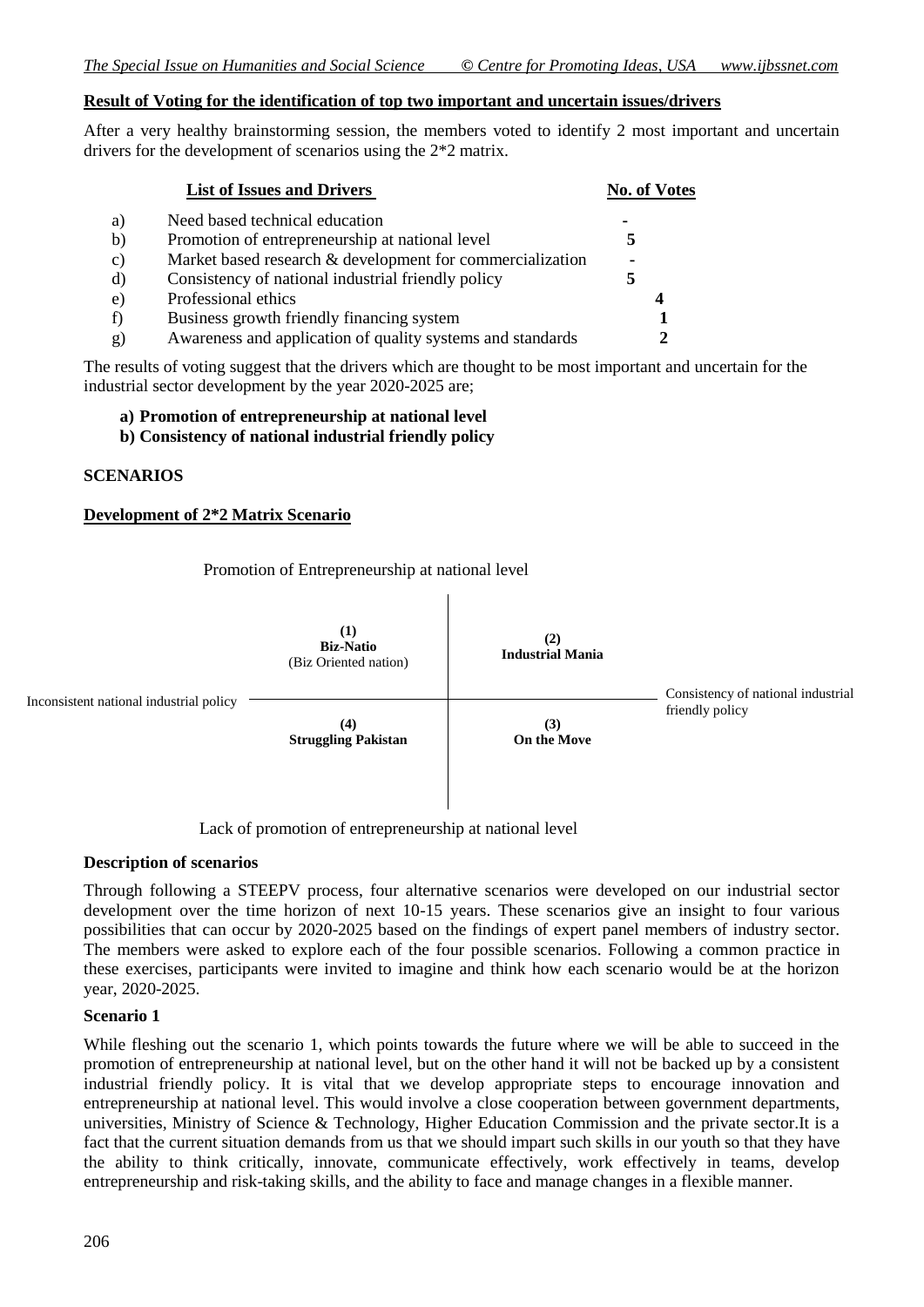Similarly, the government needs to ensure that the entrepreneurs of Pakistan are fully supported through a consistent industrial friendly policy, whereby the young entrepreneurs are motivated to set up their own businesses and a culture of entrepreneurship in Pakistan is promoted.

The lack of incentives from the government are one of the reasons alongside the huge initial cost associated with setting up an initial business in Pakistan. In USA more than 85% of the jobs are created by small and medium entrepreneurs which goes on to show its importance in the national economy of any country. On the contrary Soviet Union had superior technologies and well developed knowledge base but lacked favorable policies to promote entrepreneurship, thus resulted in the economic collapse of Soviet Union. We as a nation must make a serious effort at all levels to transform our civil service society into entrepreneurial society. **Our education system and government policies should promote job creators rather than job seekers.** Knowledge economy needs an eco system that may include;

- An educational system and environment that promotes innovation and entrepreneurship
- Favorable government policies that encourage entrepreneurs
- A paradigm shift at national research laboratories and Research centers to pursue 'Market Need Based Research'
- Intellectual Property rights protection culture
- A system to transfer technology to industry for commercialization.
- Technology Incubation and business incubation centers at universities to help young entrepreneurs with low cost space and services during the business initiation phase
- A funding mechanisms and funding instruments for entrepreneurship during business start up, business development and business growth phases
- A manufacturing Resource center to assist entrepreneurs with prototype production through commercial product production as well production trial runs.
- A technology Park at the universities for bringing together academic, business and relevant organizations into one physical location and supporting inter-relationships between these groups through incentives established by governmental policies.

## **Scenario 2**

While fleshing out the scenario 2, the experts pointed out towards an ideal situation for the Pakistan's industrial sector, whereby we will be able to achieve promotion of entrepreneurship at national level and also a full support from the government through a consistent industrial friendly policy. There are a number of factors that have affected the performance of the industrial sector in Pakistan, mainly industrial and trade policy distortions, narrow industrial base, lack of promotion of entrepreneurship, inadequate infrastructure and frequent changes in industrial and economic policies. Our industrial and trade policies must be formulated in a way that they encourage local technology firms and enterprises, through continuous upgrading of technology and skills and access to markets small industry must be encouraged to convert into medium sized ones and medium sized industry into large ones. This will certainly be a key step towards leading to a raise in GDP per capita, employment generation and poverty alleviation.

## **Scenario 3**

The third scenario depicts a future of Pakistan's industrial sector in the horizon of 2020-2025, where the government will persist with a consistent national industrial policy but on the other hand the target of promotion of entrepreneurship at the national level will not be achieved. There the **need is to focus on Entrepreneurship at national level and while focusing we need to work on clusters and networks based methodology of intervention.** It would give us comprehensive approach to understand and intervene in the specific industrial clusters/sectors. The methodology can be used not only for technology intervention but also for relevant policy alignment with the requirement of the industry/sectors in Pakistan. **Financing and the conducive policy are the other two areas which can be directly linked with the technology intervention and entrepreneurship in Pakistan.**

## **Scenario 4**

The fourth scenario depicts an ugly picture of Pakistan's industrial sector where we would be lacking both the promotion of entrepreneurship at national level as well as a consistent industrial friendly policy. The current situation of Pakistan more or less depicts the same story. Although we have promoted entrepreneurship to a certain extent but we need to go a long way forward. To avoid this unwanted scenario we need to take certain steps immediately which include;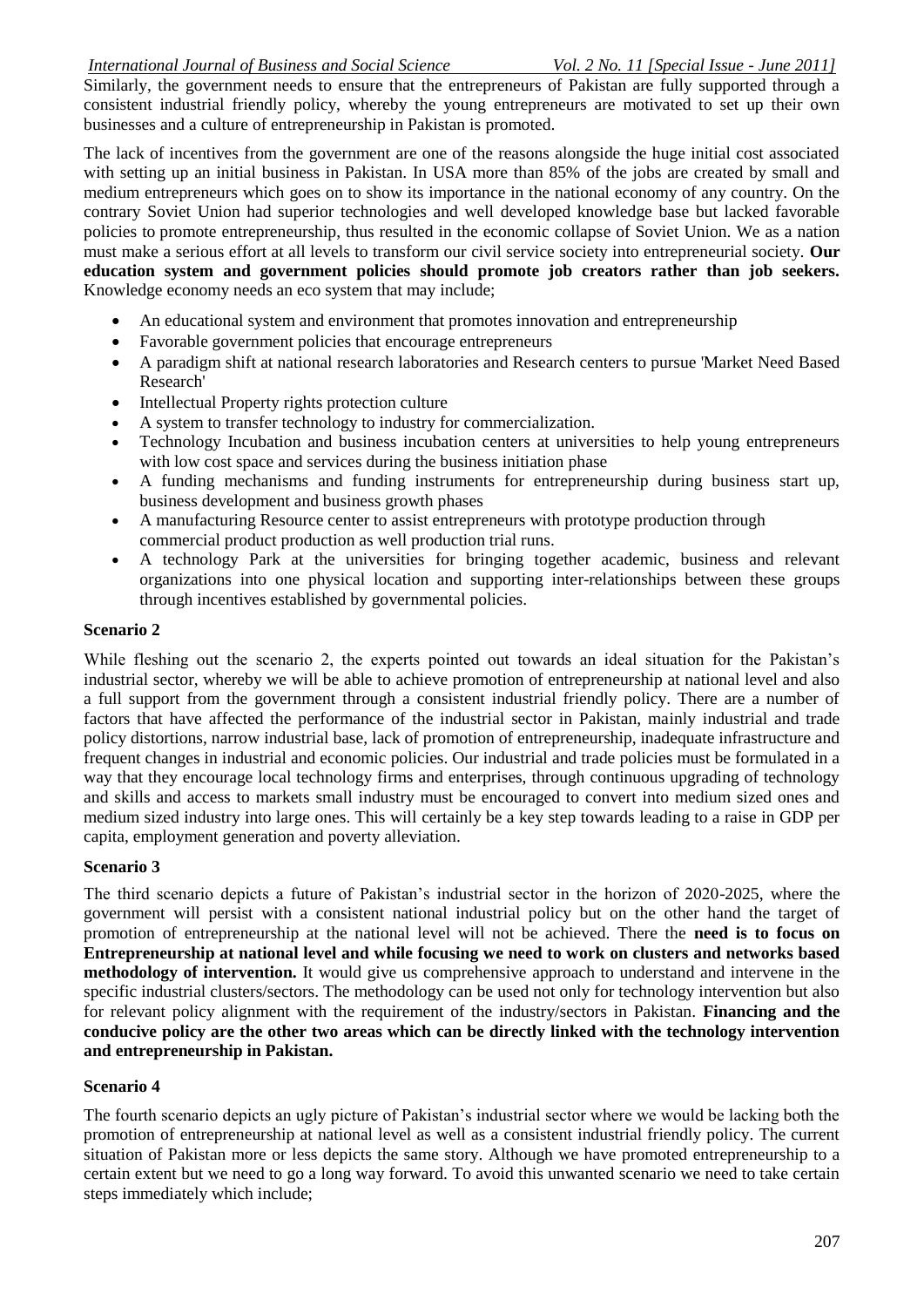After a detailed brainstorming session the expert panel reached a consensus on the following actions which are of most priority and must be addressed immediately.

- i. Promote entrepreneurship
- ii. Establishment of Tech. Incubation Centers & Technology transfer organizations
- iii. Ensure funding for entrepreneurs through regulation
- iv. Need based research in Universities should be ensured
- v. Promotion of Industry friendly regulations
- vi. Reverse import trends by improving product quality and productivity
- vii. Development of skilled labor should be addressed
- viii. Need to promote expo centres for industrial development
- ix. Need to address lack of financial planning

#### **Some other recommendations to work on**

To consider our major high value export sectors and high value import sectors. **Our major high value export sectors include;**

| Textile and made ups              | Exports worth US \$ 12.5 billion |
|-----------------------------------|----------------------------------|
| Leather and Goods                 | Exports worth US \$ 0.8 billion  |
| Rice                              | Exports worth US \$ 1.5 billion  |
| <b>Light Engineering Products</b> | Exports worth US \$ 0.4 billion  |
| Software & IT                     | Exports worth US \$ 0.25 billion |

### **Our major high value import sectors include;**

| Palm oil for Ghee sector Imports worth US \$1.5 billion |                                                      |
|---------------------------------------------------------|------------------------------------------------------|
| Crude oil, lubricants, grease                           | Imports worth US \$ 6.5 billion worth of (crude oil, |
| tarcol and paints                                       | diesel, petrol)                                      |
| <b>Cotton Bales</b>                                     | Imports of 1.5 million bales                         |
| Vehicles & spares                                       | Imports worth US \$1.5 billion                       |
| <b>Foodstuffs</b>                                       | Imports worth US \$1.0 billion                       |
| Toiletries and make-up Imports worth US \$1.0 billion   |                                                      |
| Chemicals and rubber                                    | Imports worth US \$1.5 billion                       |

Depending on the availability of blue collar skills, improvement in technology via the method of licensing can only be done in light engineering, leather finishing and textile weaving. Autos, truck trailers, railway wagons, motorcycles and fishing boats could be a part of the rejuvenated industrialization process. But licensing of technology would be a compulsory issue to develop competitiveness in the local market and based on the 80:20 rule, only by dominating the local market can an access capacity be built to export the item by the help of competitively pricing and building an edge over competitors by developing a long time period technological advantage over other exporting nations in a certain sector.

Another recommendation included to study future data for taxes levied, employability, export figures, new investment needed, further investment in technology licensing, spill over smaller employment clusters generated, need for more specific and modernistic training centers required etc. will become a familiar routine, generating role model work to be applied to other areas of the Pakistani economy. This data can then be benchmarked for comparison with other growing economies. Another recommendation from the panel was to develop proposals for the pilot projects. These proposals should be suggested by panel members as concept papers and should be presented in Departmental Development Working Party (DDWP meeting).

## *Conclusion*

While considering all three time frames of development, i.e. short, medium and long term development the expert panel committee members through a number of deliberation and brainstorming sessions came up with a number of issues and drivers, list of actions, policies and projects which should be initiated for the sustainable development of the sector. The major emphasis was on promoting entrepreneurship (clusters and networks based methodology of intervention) and promoting industry friendly policies and encouraging private sector lead indigenous industrialization. Experts believed that Financing and the conducive policy are the other two areas which can be directly linked with the technology intervention and entrepreneurship. The panel agreed to focus on reducing the imports and maximizing the exports as this will have a positive impact on the social well being of the country.